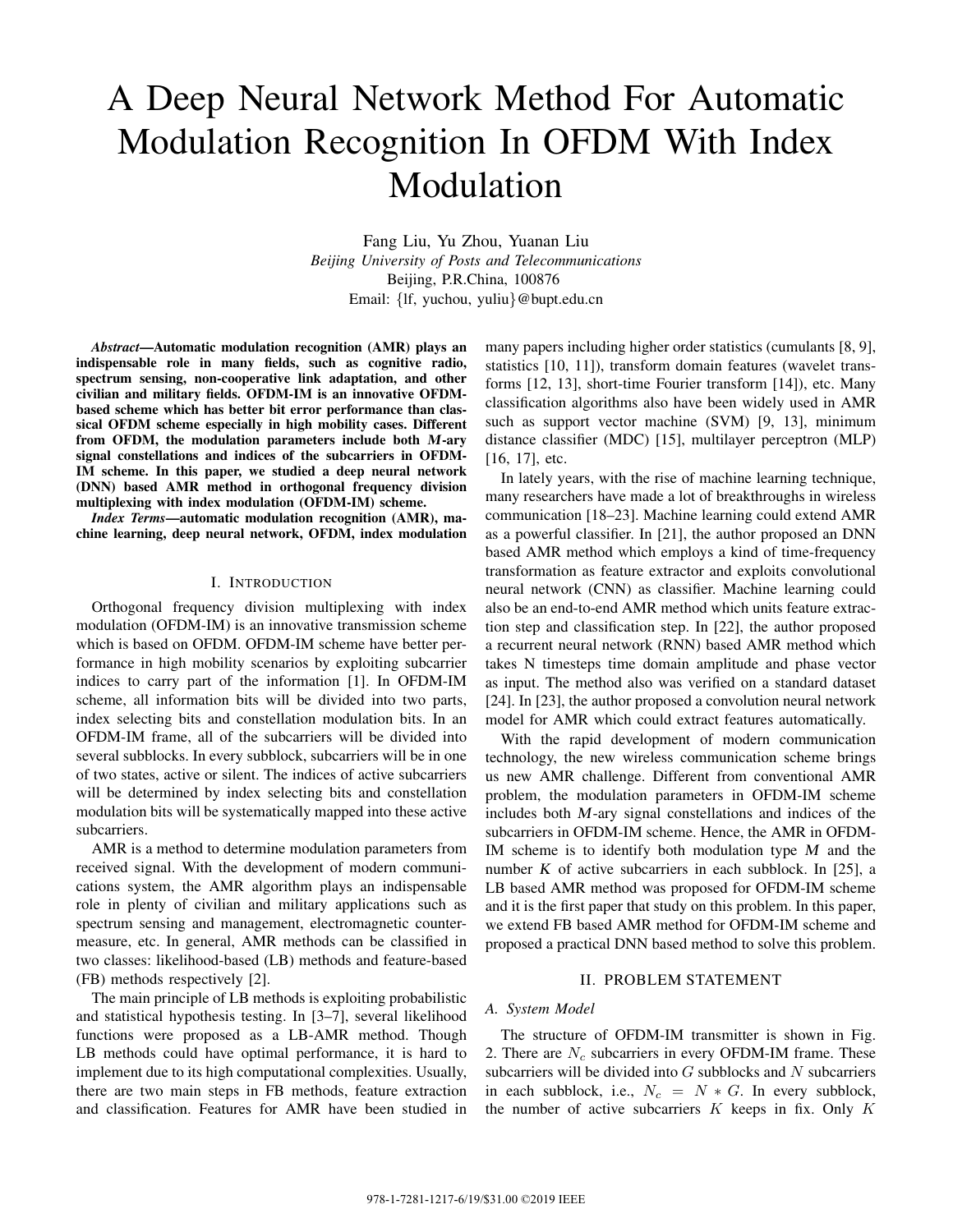

Fig. 1. Structure of the OFDM-IM transmitter

subcarriers will be used to transmit signal in each subblock. The rest  $N - K$  subcarriers keeps in silent.

Correspondingly the incoming *L*-bits into OFDM-IM transmitter will be also divided into *G* groups with each containing *P*-bits, i.e.,  $L = P * G$ . In every subblock, the *P*-bits will be divided into  $P_1$ -bits and  $P_2$ -bits further. The  $P_1$ -bits will be used to determine which subcarriers should be active. Hence,  $P_1 = \lfloor log_2 C(N, K) \rfloor$  in which  $C(N, K)$  denotes the binomial coefficient and  $\vert \cdot \vert$  represents floor operator. The  $P_2$ -bits will be mapped into *M*-ary QAM or PSK constellation symbols on *K* active subcarriers. Obviously,  $P_2 = K * log_2 M$ .

For every subblock *g*, the indices of *K* active subcarriers are given by

$$
I_g = \{i_{g,1}, i_{g,2}, ..., i_{g,K}\}\tag{1}
$$

where  $i_{g,k} \in [1, 2, ..., N]$  for  $g = 1, 2, ..., G$ . The modulated symbols which created by *M*-ary mapper is given by

$$
S_g = \{s_{g,1}, s_{g,2}, ..., s_{g,K}\}\tag{2}
$$

where  $s_{g,k} \in S$ ,  $k = 1, 2, ..., K$  and *S* denotes the set of the *M*-ary complex signal constellation. Then, the OFDM block creator will take in  $I_g$  and  $S_g$  from every subblock for  $g \in$ *{*1*,* 2*, ..., G}* and create the frequency domain (FD) signal

$$
\mathbf{x}_{FD} = \{x_1, x_2, ..., x_{Nc}\}
$$

in which

$$
x_{(g-1)*N+n} = \begin{cases} s_{g,k} & \text{, if } n = i_{g,k} \\ 0 & \text{, others} \end{cases}
$$

where  $g = 1, 2, ..., G$ ,  $n = 1, 2, ..., N$  and  $x_{(q-1)*N+n}$  stands for the *n*-th subcarrier in *g*-th subblock.

After that, the same procedures as the classical OFDM like IFFT, adding cyclic prefix (CP), parallel to series (PS) conversion will be applied. The FD signal will be transformed into time domain (TD) signal

$$
X_{TD} = \frac{N_c}{\sqrt{G K}} IFFT\{\mathbf{x}_{FD}\} = \frac{1}{\sqrt{G K}} F_{N_c}^H \mathbf{x}_{FD}
$$

where  $F_{N_c}^H$  is the discrete Fourier transform (DFT) matrix with  $F_{N_c}^H * F_{N_c} = N_c * I_{N_c}$  and  $N_c/$ *√ GK* stands for the normalization factor since only *GK* of *N<sup>c</sup>* subcarriers are mapped to *M*-ary constellation symbol. After adding CP and PS conversion, the equivalent FD received signals is given by:

$$
\mathbf{y_{FD}} = \frac{N_c}{\sqrt{G K}} \mathbf{x_{FD}} \mathbf{h} + \mathbf{w}
$$

where **yFD** is the FD received signal, **h** is the channel fading coefficient, **w** is the additive white gaussian noise (AWGN) with  $\mathbf{w} \sim \mathcal{CN}(0, \sigma_f^2)$ .

### *B. Problem Formulation*

The aim of AMR in OFDM-IM scheme is identifying the combinated modulation parameter (*K, M*) in different cases including AWGN channel or fading channel. We assume that the candidate set of *K* is  $K = \{1, 2, ..., N\}$  and the candidate set *M* of *M* includes various modulation type. The distribution of *K* and *M* should be random and equally. The number *G* of subblocks and the number *N* of subcarriers per subblock is assumed known.

The probability of correct classification (PCC) will be employed to assess the performance. The PCC is defined by  $p(H = H)$  where  $H = (K, M)$  and  $H = (K, M)$  are the true and estimated combinated modulation parameter separately.

## III. DNN-BASED AMR METHOD

We proposed an end-to-end DNN-Based AMR method to recognize the parameters in OFDM-IM scheme.

#### *A. Architecture of Proposed DNN Architecture*

The structure of proposed DNN model is shown in Fig. 1. The input  $y_{FD}$  is the in-phase and quadrature (I/Q) samples of one OFDM-IM frame which is a 2D vector with the size of  $N_c \times 2$ . The output is the estimated modulation parameter combination  $(K, M)$ . The whole network could be divided into two sub-networks. The sub-network in the right region is used to estimate the modulation type  $\overline{M}$  and we call it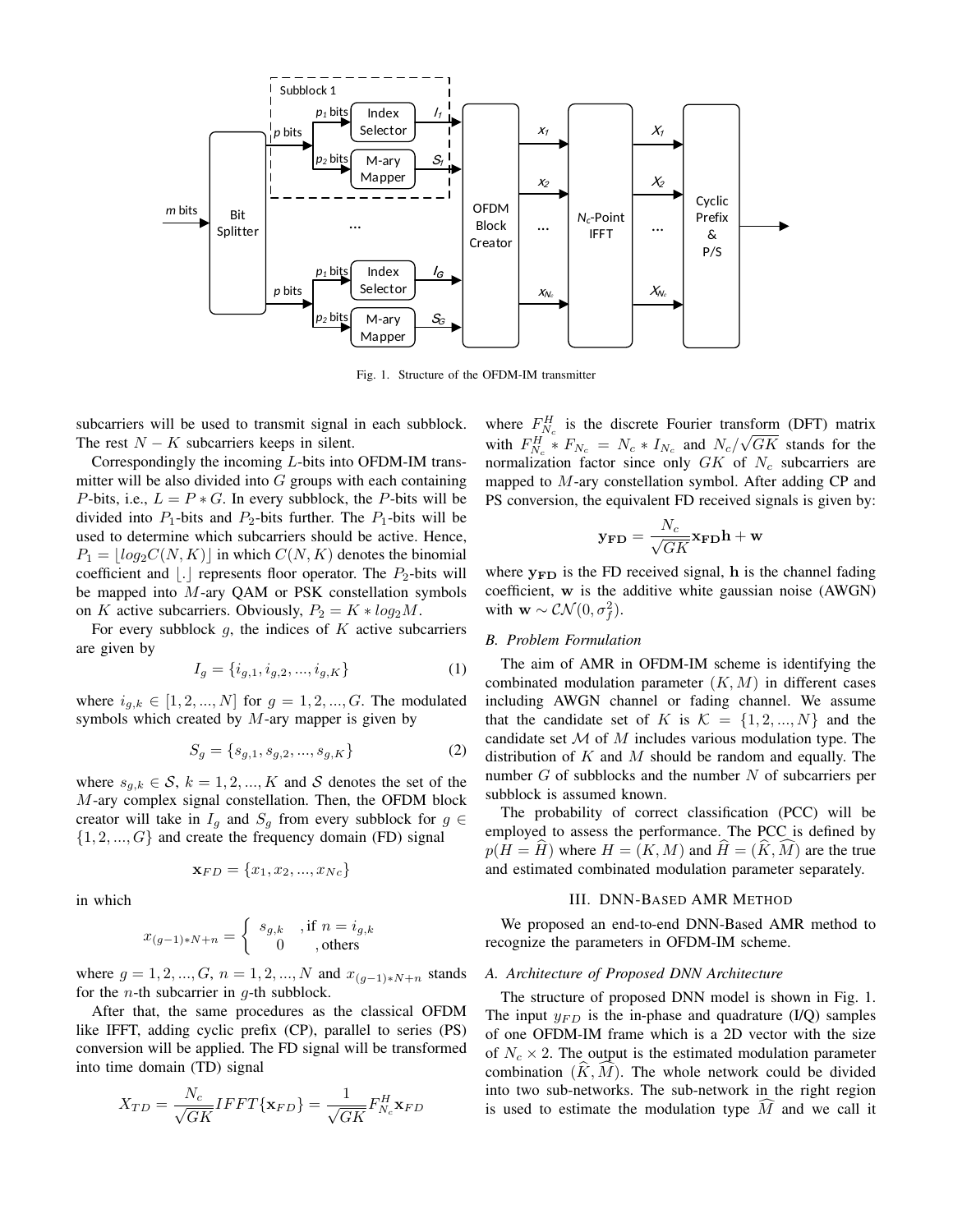*M*-network. *M*-network consists of 3 stacked convolutional layers for feature extraction and 3 stacked dense layers for classification. This structure is proved to be a kind of effective model for modulation types recognition [18]. The sub-network in the left region is used to estimate the number  $\tilde{K}$  of active subcarriers and we call it *K*-network. The *K*-network takes both  $y_{FD}$  and the estimated  $\widehat{M}$  from *M*-network as input and give the final estimated  $\ddot{K}$ .



Fig. 2. Structure of the OFDM-IM transmitter. The text 'Conv 64 2,2 + ReLU' means this layer is convolution layer with the kernel number is 64 and the kernel size is  $2 \times 2$  and the activation function is ReLU. The text 'Dense 128 + Softmax' represents there are 128 nodes in this layer and the activation is Softmax.

Generally speaking, DNN is a deeper feedforward neural network (FNN) with various network structures in different layers. We could describe our DNN model with a mapping function

$$
(\dot{K}, \dot{M}) = f(y_{FD}; \theta)
$$

where  $f(.)$  is the network structure and  $\theta$  denotes the network parameter. The L-layers network structure  $f(.)$  can also be described as L iterative processing steps :

$$
r_l = f_l(r_{l-1}; \theta_l), \qquad l = 1, ..., L \tag{3}
$$

where  $f_l(.)$ ,  $\theta_l$ ,  $r_{l-1}$ ,  $r_l$  are the network structure, network parameters, input vectors, output vectors in l-th layer respectively.

In our model, the convolutional layers are performed as a higher-level feature extractor. Convolutional layer can be described as

$$
r_l^f(i,j) = f_{cnn}(r_{l-1}; \theta_l)
$$
  
= 
$$
\sum_{p=0}^{m-1} \sum_{q=0}^{n-1} W_{m-p,n-q}^f r_{l-1}(i-p, j-q)
$$
 (4)

where  $W_f \in \mathbb{R}^{m \times n}$  is the *f*-th convolutional kernel which is a trainable vector parameter,  $r_{l-1}(i, j) \in \mathbb{R}^{I \times J}$  is the input vector. It should be noted that  $r_{l-1}(i, j) = 0$  in calculation when  $i \notin [1, I]$  or  $j \notin [1, J]$ .

The flatten layer is used to transfer a 2D vector to a 1D vector. The dense layer is performed as a multiple classifier in our model and takes extracted higher-level information from flatten layer as input. The l-th dense layer can be described as

$$
f_l(r_{l-1}; \theta_l) = W_l r_{l-1} + b_l \tag{5}
$$

where  $W_l \in \mathbb{R}^{N_l \times N_{l-1}}$ ,  $b_l \in \mathbb{R}^{N_l}$ , and  $N_l$  is the output size of l-th layer.

The activation function  $\sigma(.)$  will be applied after convolutional layer or dense layer. Rectified linear unit (ReLU) and softmax are choosed in our model which can be described as

$$
\sigma_{ReLU}(x_i) = max(0, x_i)
$$
\n(6)

$$
\sigma_{softmax}(x_i) = \frac{e^{x_i}}{\sum_j e^{x_j}} \tag{7}
$$

In *K*-network, the Inception module is selected as feature extractor instead of stacked convolutional layers. The main idea of the Inception architecture [26] is built from convolutional layers with different kernel size and make a combination of all those layers with their output filterbanks concatenated into a single output vector forming the input of the next stage.

#### *B. Model Training and Testing*

To training and evaluating the performance of our proposed model, we use MATLAB for simulations and generate signal dataset. The half of the signal dataset will be randomly selected to train model. The rest will be equally divided into two parts to test and validate separately. We train the CNN by using 880000 samples and 440000 samples for validation and testing. The construction, training and prediction of our proposed model are implemented in Keras [27] running on top of TensorFlow [28] on an NVIDA Cuda [29] enabled GeForce GTX Titan GPU. The adaptive moment estimation (Adam) [30] algorithm is employed as the training algorithm.

As shown in the Fig. 2, there are two steps in the training process in our model. In the first step, the *M*-network will be trained. In the second step, the output of the *M*-network will be part of the input of *K* estimate sub-network. The parameters in *M*-network will keep in fix and parameters in *K*-network will be trained in step 2.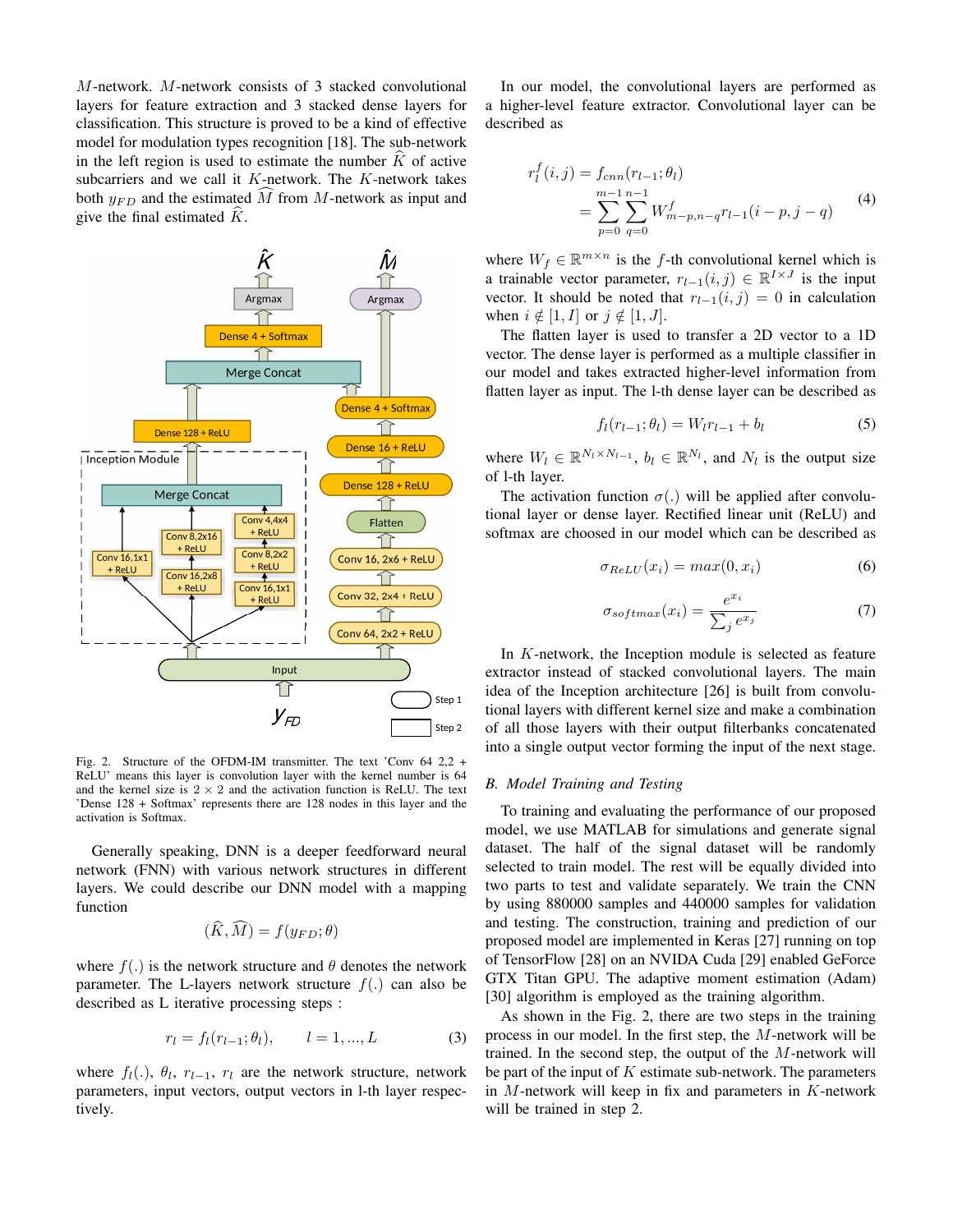## IV. SIMULATION AND RESULTS

We compared the performance among our DNN based method and several other different methods including simple CNN method and FNN method in this section. The simple CNN applied the *M*-network architecture for both *K* and *M* recognition and trained separately. The FNN model is formed by four stacked hidden-layer which contains 256, 128, 64, 4 nodes separately. The PCC is used to assess the performance of AMR algorithm. In this simulation, *M* includes BPSK, QPSK, 8PSK and 16QAM which is  $M = \{2, 4, 8, 16\}$ .

As shown in Fig. 3, we compared our proposed DNN method with a simple CNN method and FNN method in AWGN channel. In this simulation, the number of subcarriers in one OFDM-IM frame *N<sup>c</sup>* is 128 and keeps fix. The length of each subblock is  $N = 4$  or 8, and the number of subblocks in each OFDM-IM frame is  $G = 32$  or 16 correspondingly. The result shows that out proposed DNN method has the best performance among these three models. The FNN model has the worst performance which is lower 70% than PCC of DNN and Simple CNN in high SNR (SNR *>*= 10 dB). Besides, our proposed DNN method consistently outperform Simple CNN method by 10% average better performance when SNR in [-4dB, 4dB].



Fig. 3. The PCC curves with AWGN channel at  $N = 4$  and  $N = 8$ .

Fig. 4 shows the training history about these three networks. It shows how training loss and validate loss changes with varying training epochs. We exploited cross entropy loss as our training loss function. According to training history graph, the loss of our proposed DNN method has the minimum convergence value.

In Fig. 5, we provide a performance analysis of the PCC for varying *K* when  $N = 4$ . It shows that our model has better performance with decreasing *K* when SNR is low.

#### V. CONCLUSIONS

Different from classical wireless communication scheme, the modulation parameters in OFDM-IM scheme includes not only the signal constellation, but also the number of



Fig. 4. Training History



Fig. 5. The PCC curves for varying K with proposed DNN method when N  $= 4$ 

active subcarriers. In this paper, we extend FB based AMR method for OFDM-IM scheme and proposed a practical DNN based method to recognize parameters in OFDM-IM. The PCC simulations show that our proposed DNN-based method is effective for AMR in OFDM-IM, and has almost 100% the recognition accuracy when SNR is above 6dB. Through the analytical comparison with several models, our proposed model has the best performance in different cases.

#### ACKNOWLEDGMENT

The authors would like to thank the National Natural Science Foundation of China (No.61821001).

#### **REFERENCES**

- [1] Başar, Ertuğrul, et al. "Orthogonal frequency division multiplexing with index modulation." IEEE Transactions on Signal Processing 61.22 (2013): 5536-5549.
- [2] Dobre, Octavia A., et al. "Survey of automatic modulation classification techniques: classical approaches and new trends." IET communications 1.2 (2007): 137-156.